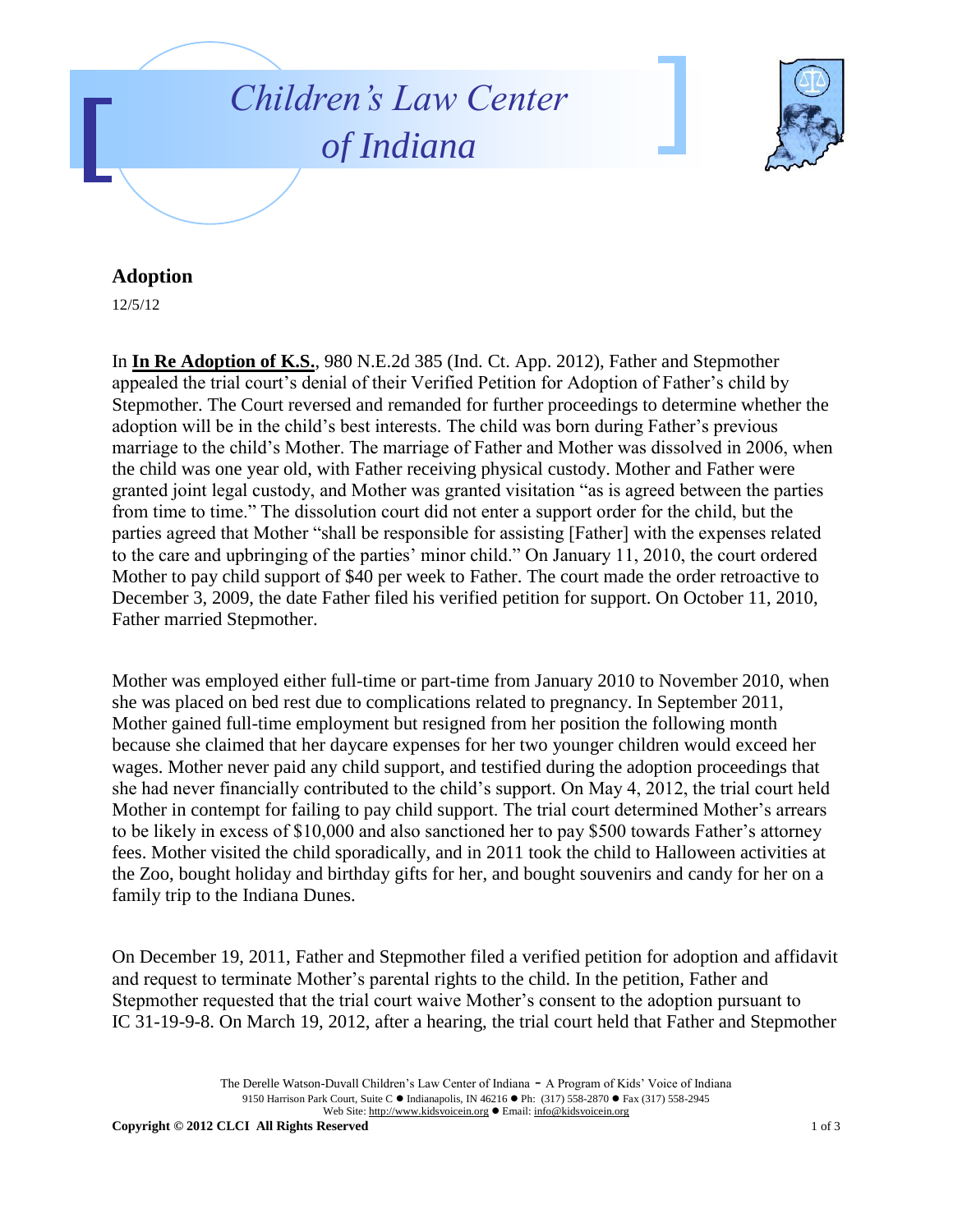had failed to prove by clear, cogent, and indubitable evidence that Mother's consent was not required. Father and Stepmother appealed.

**The Court concluded that Mother's consent to the adoption of her child by Stepmother was not required due to Mother's failure to provide child support when able to do so.** Id. at 389- 90. Father and Stepmother contended that the trial court erred in denying their petition for adoption when the trial court concluded that Mother's consent for the adoption was required pursuant to IC 31-19-9-8. Noting that the most protected status in any adoption proceeding is that of the natural parent, the Court said that the status of natural parent, though a material consideration, is not one which will void all other considerations. Id. at 387. The Court observed that, under carefully enumerated circumstances, the statute allows the trial court to dispense with parental consent and allow adoption of the child. Id. The Court cited IC 31-19-9-8(a)(2)(B), which states that consent to adoption is not required from a parent of a child in the custody of another person if for a period of at least one year the parent knowingly fails to provide for the care and support of the child when able to do so as required by law or judicial decree. Id. at 387- 88. The Court, citing In Re Adoption of T.W., 859 N.E.2d 1215, 1217 (Ind. Ct. App. 2006), noted that Father and Stepmother were required to prove by clear and convincing evidence that Mother's consent was not required. K.S. at 388. The Court also observed that the provisions of IC 31-19-9-8 are written in the disjunctive; therefore they each provide independent grounds for dispensing with parental consent. Adoption of T.W., 859 N.E.2d at 1218. K.S. at 388. The Court further opined that: (1) a petitioner for adoption must show that the non-custodial parent had the ability to make the payments which he failed to make; (2) the mere showing that Mother had a regular income, standing alone, is not sufficient to indicate Mother's *ability* to provide support; (3) to determine that ability, it is necessary to consider the totality of the circumstances, including whether the income is steady or sporadic and the non-custodial parent's necessary and reasonable expenses during the period in question. (Emphasis in opinion; multiple citations omitted.) Id. at 388. The Court opined that, because Mother was found in contempt for failure to pay child support on May 4, 2012, the Court must necessarily find that Mother had the ability to financially support the child and willfully failed to do so. Id. at 389. The Court said that, because the child support order was issued on January 11, 2010, and made retroactive to December 3, 2009, and the petition for adoption was filed on December 19, 2011, Mother willfully failed to pay support for more than one year. Id. The Court was not persuaded by Mother's argument that the decision in In Re N.W. 933 N.E.2d 909, 914 (Ind. Ct. App. 2010) adopted in In Re N.W., 941 N.E.2d 1042 (Ind. 2011), which held that a parent's duty to support a child can be defined in nonmonetary terms applied to the instant case. K.S. at 389. The Court contrasted Mother's situation, where she was subject to and had been found in contempt of a monetary child support order, with that of the Mother in the N.W. case where the trial court had determined that the Mother's child support was negative. K.S. at 389.

The Court also said that a petition for adoption is not automatically granted following a showing that a natural parent failed to provide support when able to do so. Id. The Court observed that, once the statutory requirements are met, the court may then look to the arrangement that will be in the best interest of the child. Id. On occasion the Court has found that the relationship between parent and child is a bundle of human rights of such fundamental importance that adoption

The Derelle Watson-Duvall Children's Law Center of Indiana - A Program of Kids' Voice of Indiana 9150 Harrison Park Court, Suite C · Indianapolis, IN 46216 · Ph: (317) 558-2870 · Fax (317) 558-2945 Web Site: http://www.kidsvoicein.org · Email: info@kidsvoicein.org